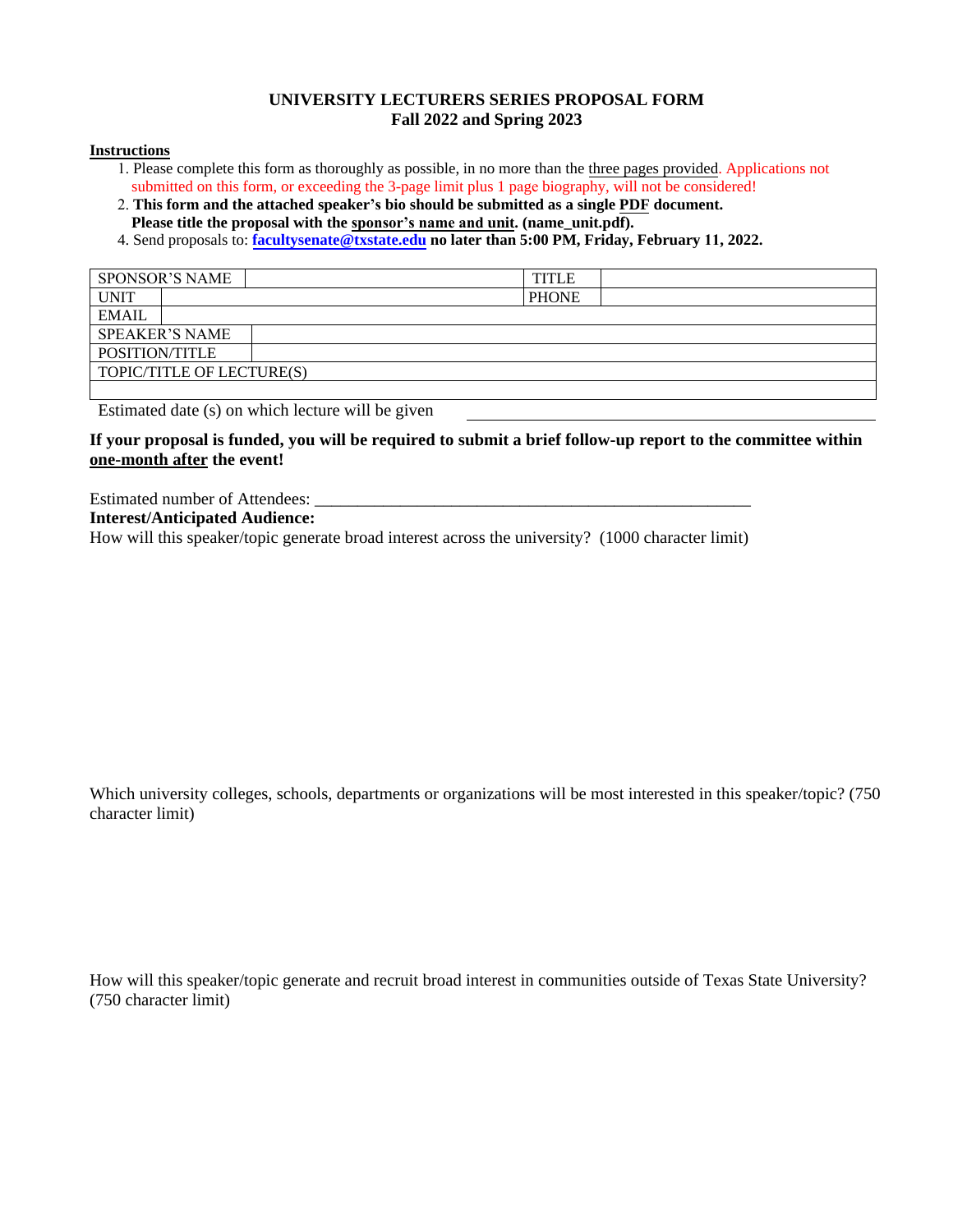## **Topic/Speaker Involvement:**

Plans for scholarly dialogue involving the participants and the speaker: (1000 character limit)

How does the speaker advance the diversity and inclusiveness mission of the university? (750 character limit)

## **Biography of the speaker (please attach).**

(Please limit this Biography to 1-page maximum)

# **Event Logistics:**

Describe the event details and planning to ensure feasibility of success. (1000 character limit)

Provide details regarding your contact with the speaker and the speaker's commitment to this event: (750 character limit)